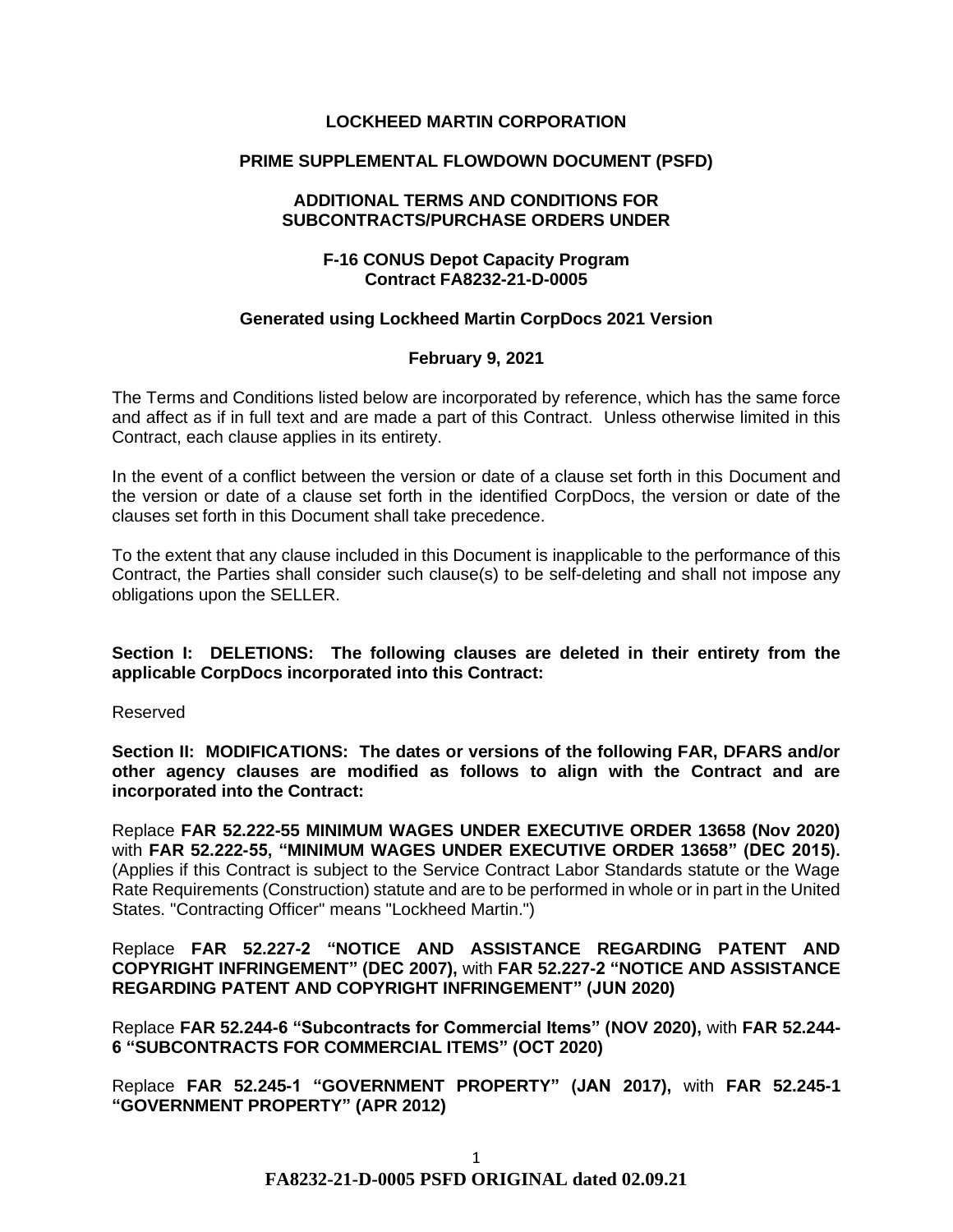Replace **DFARS 252.225-7013 "DUTY-FREE ENTRY" (APR 2020),** with **DFARS 252.225-7013 "DUTY-FREE ENTRY" (JUL 2020)**

**Section III: ADDITIONS: The following FAR, DFARS and other agency clauses are incorporated into this Contract in addition to those set out in the applicable CorpDocs:**

#### **[FEDERAL ACQUISITION REGULATION \(](https://www.acquisition.gov/browsefar)FAR)**

**FAR 52.203-7, "ANTI-KICKBACK PROCEDURES" (MAY 2014),** with **FAR 52.203-7 "ANTI-KICKBACK PROCEDURES" (JUN 2020) (**Paragraph (c)(1) does not apply.)

**FAR 52.204-15, "SERVICE CONTRACT REPORTING REQUIREMENTS FOR INDEFINITE-DELIVERY CONTRACTS" (OCT 2016).** Applies if this Contract exceeds the thresholds in FAR 4.1703 except does not apply if the prime contract is funded by the Department of Defense. "Contractor" means "Lockheed Martin." The reports referred to in paragraph (f)(1) shall be furnished by Seller to Lockheed Martin by October 8 of each year. In paragraph (f)(2) the words "The Contractor shall advise the subcontractor" are changed to "Lockheed Martin advises Seller.)

**FAR 52.222-42, "STATEMENT OF EQUIVALENT RATES FOR FEDERAL HIRES" (MAY 2014).**  (Applies if this subcontract is subject to FAR 52.222-41. The information contained in the blanks of this clause is specified elsewhere in this contract.)

**FAR 52.222-43, "FAIR LABOR STANDARDS ACT AND SERVICE CONTRACT LABOR STANDARDS-PRICE ADJUSTMENT (MULTIPLE YEAR AND OPTION CONTRACTS)" (AUG 2018).** (Applies if FAR 52.222-41 applies to this contract. "Contracting Officer" means "Lockheed Martin and the Contracting Officer" except in paragraph (f) where it means "Lockheed Martin." The notice period in paragraph (f) is changed to twenty (20) days. Adjustments made to this contract shall not be made unless or until the Contracting Officer make appropriate adjustments to Lockheed Martin's prime contract.)

#### **FAR 52.223-20, "AEROSOLS" (JUN 2016)**

**FAR 52.232-7, "PAYMENTS UNDER TIME-AND-MATERIALS AND LABOR-HOUR CONTRACTS" (AUG 2012).** ("Government" and "Contracting Officer" mean "Lockheed Martin." The third sentence of paragraph  $(a)(8)$  is deleted. In paragraph  $(q)(2)$  "6 years" is changed to "five years." Paragraphs (c) and (i) are deleted. The reference to the Allowable Cost and Payment clause in paragraph (b)(4) means FAR 52.216-7, which is incorporated into this Contract by reference.)

**FAR 52.232-17, "INTEREST" (MAY 2014).** ("Government" means "Lockheed Martin." Not applicable to Commercial Items as defined in FAR 2.101.)

**FAR 52.232-39, "UNENFORCEABILITY OF UNAUTHORIZED OBLIGATIONS" (JUN 2013).** (Applies to subcontracts where software or services will be retransferred to the Government.)

**FAR 52.233-3 ALT I, "PROTEST AFTER AWARD-ALTERNATE I" (JUN 1985).** ("Protest" means "protest under the prime contract," and "Contracting Officer" and "Government" mean "Lockheed Martin." "30 days" is changed to "20 days.")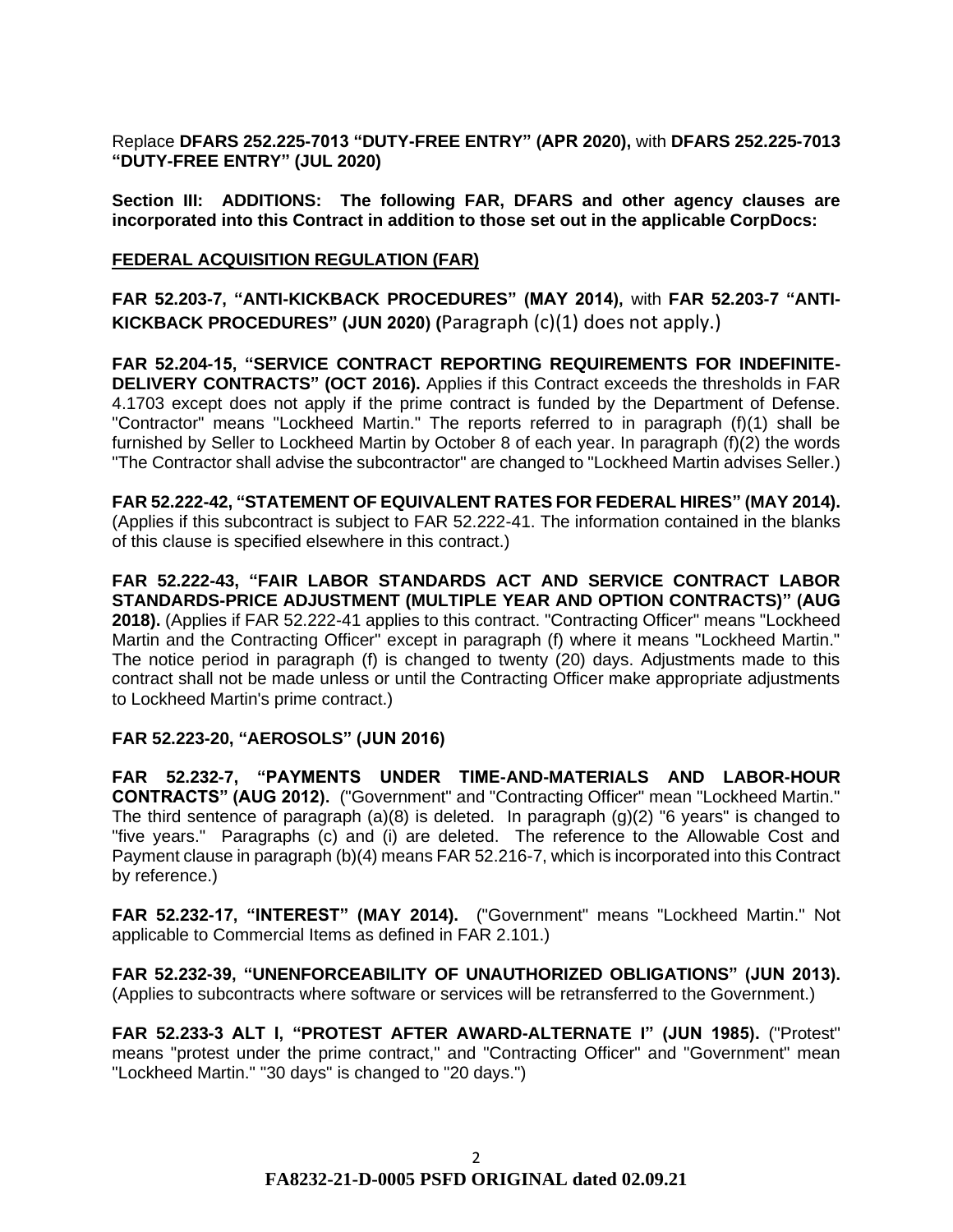**FAR 52.242-15, "STOP-WORK ORDER" (APR 1989).** ("Contracting Officer" and "Government" mean "Lockheed Martin.")

**FAR 52.242-15 ALT I, "STOP-WORK ORDER-ALTERNATE I" (APR 1984).** ("Contracting Officer" and "Government" mean "Lockheed Martin.")

**FAR 52.243-2 ALT I, "CHANGES-COST-REIMBURSEMENT – ALTERNATE I" (APR 1984).**  ("Contracting Officer" and "Government" mean "Lockheed Martin." In paragraph (a) add as subparagraph (4) "Delivery schedule." In paragraph (d) the reference to the disputes clause is deleted.)

**FAR 52.245-9, "USE AND CHARGES" (APR 2012).** (Applies to subcontract involving the use of government property. Communications with the Government under this Clause will be made through Lockheed Martin.)

**FAR 52.249-6 ALT IV, "TERMINATION (COST-REIMBURSEMENT)-ALTERNATE IV" (SEP 1996).** ("Government" and "Contracting Officer" mean "Lockheed Martin." In paragraph (f) "1 year" is changed to "six months." In paragraph (d) "120" days" is changed to "60 days." In paragraph (e) "15 days" is changed to "30 days," and "45 days" is changed to "60 days." Paragraph (j) is deleted. Alternate IV applies if this is a time and materials or labor hour contract. Settlements and payments under this clause may be subject to the approval of the Prime Contract's Contracting Officer.)

# **DEFENSE FEDERAL ACQUISITION REGULATION SUPPLEMENT (DFARS)**

**DFARS 252.203-7004, "DISPLAY HOTLINE POSTERS" (MAY 19).** (Paragraph (d) expressly requires the clause be included in all subcontracts specified in Defense Federal Acquisition Regulation Supplement 203.1004(b)(2)(ii) except subcontracts performed entirely outside the United States Contact the Lockheed Martin Authorized Procurement Representative for the identity of the location specified in subparagraph (b)(2) of the clause.)

**DFARS 252.204-7000, "Disclosure of Information" (OCT 2016).** (In paragraph (b) "Contracting Officer" means "Lockheed Martin" and "10 days" means "20 days.")

**DFARS 252.204-7020, "NIST SP 800-171 DoD Assessment Requirements" (NOV 2020).**  (Applies except if this Contract is for commercial off the shelf items.)

**DFARS 252.211-7007, "REPORTING OF GOVERNMENT-FURNISHED PROPERTY" (AUG 2012).** (Applies if Seller will be in possession of Government property for the performance of this Contract.)

**DFARS 252.217-7028, "OVER AND ABOVE WORK" (DEC 1991).** ("Administrative Contracting Officer," "Contracting Officer," and "Government" mean Lockheed Martin. Paragraph (f) is deleted.)

**DFARS 252.219-7004, "SMALL BUSINESS SUBCONTRACTING PLAN (TEST PROGRAM)" (MAY 2019).** (Applies to all subcontracts for participants in the DoD Test Program for the Negotiation of Comprehensive Small Business Subcontracting Plans. Not applicable to Commercial Items as defined in FAR 2.101.)